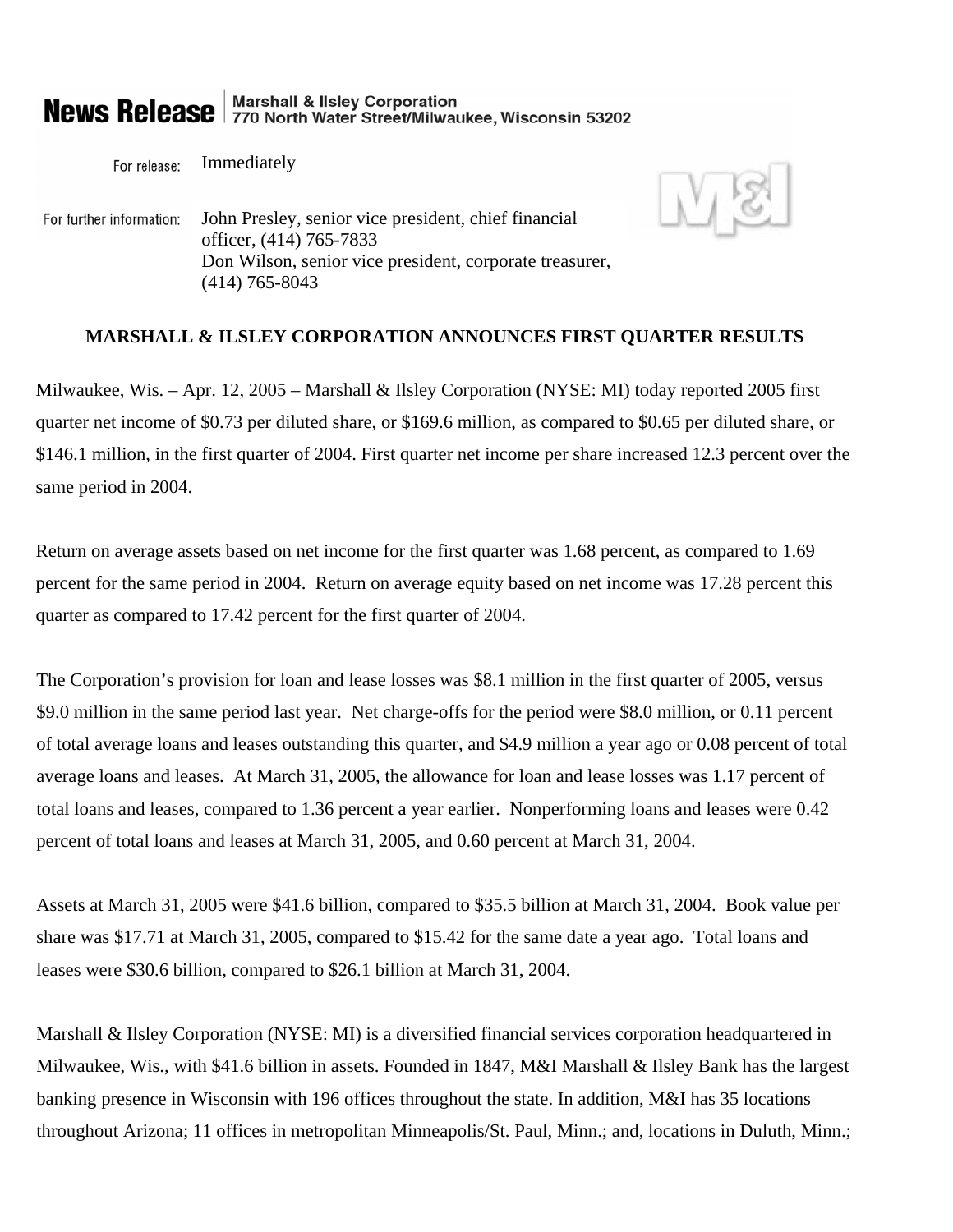Las Vegas, Nev.; and, Naples and Bonita Springs, Fla. M&I's Southwest Bank affiliate has six offices in the St. Louis area and one office in Belleville, Ill. Metavante Corporation, Marshall & Ilsley Corporation's wholly owned technology subsidiary, provides virtually all of the technology an organization needs to offer financial services. M&I also provides trust and investment management, equipment leasing, mortgage banking, asset-based lending, financial planning, investments, and insurance services from offices throughout the country and on the Internet (www.mibank.com or www.micorp.com). M&I's customer-based approach, internal growth, and strategic acquisitions have made M&I a nationally recognized leader in the financial services industry.

## ###

This press release contains forward-looking statements concerning M&I's future operations and financial results. Such statements are subject to important factors that could cause M&I's actual results to differ materially from those anticipated by the forward-looking statements. These factors include (i) the factors identified in M&I's Annual Report on Form 10-K for the year ended December 31, 2004 under the heading "Forward-Looking Statements" which factors are incorporated herein by reference, and (ii) such other factors as may be described from time to time in M&I's SEC filings.

## Note:

Marshall & Ilsley Corporation will hold a conference call at 11:00 a.m. Central Daylight Time Tuesday, April 12, regarding first quarter earnings. For those interested in listening, please call 1-800-243-6403 and ask for M&I's quarterly earnings release conference call. If you are unable to join us at this time, a replay of the call will run through April 19, 5:00 p.m. Central Daylight Time by calling 1-800-839-6713 and entering passcode 700 88 47 to listen.

Supplemental financial information referenced in the conference call can be found at www.micorp.com, Investor Relations, after 8:00 a.m. on April 12.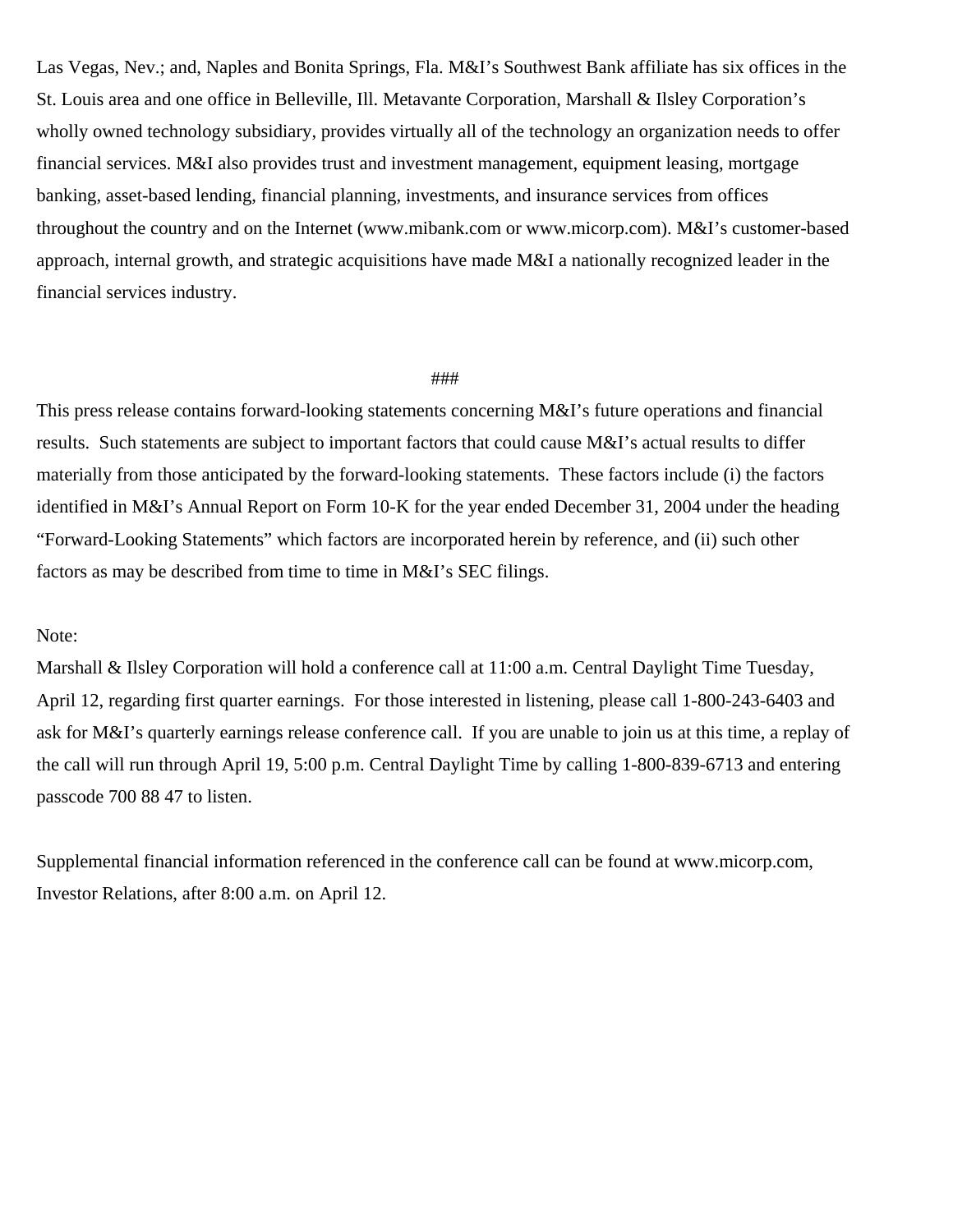## **M&I Corporation**

Financial Information

| (unaudited)                                     |                                                                                                 |         |          |
|-------------------------------------------------|-------------------------------------------------------------------------------------------------|---------|----------|
|                                                 | <b>Three Months Ended</b><br>March 31,<br>March 31,<br>Percent<br>2005<br>2004<br><b>Change</b> |         |          |
|                                                 |                                                                                                 |         |          |
| PER SHARE DATA                                  |                                                                                                 |         |          |
| Diluted:                                        |                                                                                                 |         |          |
| Net Income                                      | \$0.73                                                                                          | \$0.65  | 12.3 %   |
| <b>Basic:</b>                                   |                                                                                                 |         |          |
| Net Income                                      | 0.75                                                                                            | 0.66    | 13.6     |
| <b>Dividend Declared</b>                        | 0.210                                                                                           | 0.180   | 16.7     |
| <b>Book Value</b>                               | 17.71                                                                                           | 15.42   | 14.9     |
| <b>Shares Outstanding (millions):</b>           |                                                                                                 |         |          |
| Average - Diluted                               | 231.6                                                                                           | 226.0   | 2.5      |
| <b>End of Period</b>                            | 228.7                                                                                           | 222.1   | 3.0      |
| <b>INCOME STATEMENT (\$millions)</b>            |                                                                                                 |         |          |
| <b>Net Interest Income (FTE)</b>                | \$300.0                                                                                         | \$286.5 | 4.7 %    |
| <b>Provision for Loan and Lease Losses</b>      | 8.1                                                                                             | 9.0     | $-10.0$  |
|                                                 |                                                                                                 |         |          |
| Data Processing Services                        | 272.4                                                                                           | 186.1   | 46.4     |
| Item Processing                                 | 10.6                                                                                            | 11.4    | $-7.0$   |
| <b>Trust Services</b>                           | 40.3                                                                                            | 36.3    | 11.0     |
| Service Charge on Deposits                      | 23.6                                                                                            | 25.5    | $-7.5$   |
| Mortgage Banking                                | 8.0                                                                                             | 6.9     | 15.9     |
| Net Investment Securities Gains (Losses)        | 5.8                                                                                             | (0.5)   | n.m.     |
| All Other                                       | 48.8                                                                                            | 47.7    | 2.3      |
| <b>Total Non-Interest Revenues</b>              | 409.5                                                                                           | 313.4   | 30.7     |
| Salaries and Employee Benefits                  | 238.5                                                                                           | 203.9   | 17.0     |
| Occupancy and Equipment                         | 53.4                                                                                            | 47.4    | 12.7     |
| <b>Intangible Amortization</b>                  | 8.1                                                                                             | 5.5     | 47.3     |
| Other                                           | 136.4                                                                                           | 105.5   | 29.3     |
| <b>Total Non-Interest Expenses</b>              | 436.4                                                                                           | 362.3   | 20.5     |
| Tax Equivalent Adjustment                       | 8.2                                                                                             | 7.9     | 3.8      |
| Pre-Tax Earnings                                | 256.8                                                                                           | 220.7   | 16.4     |
| <b>Income Taxes</b>                             | 87.2                                                                                            | 74.6    | 16.9     |
| Net Income                                      | \$169.6                                                                                         | \$146.1 | 16.1 $%$ |
| <b>KEY RATIOS</b>                               |                                                                                                 |         |          |
| Net Interest Margin (FTE) / Avg. Earning Assets | 3.36 %                                                                                          | 3.69 %  |          |
| Interest Spread (FTE)                           | 2.97                                                                                            | 3.39    |          |
| Efficiency Ratio                                | 62.0                                                                                            | 60.4    |          |
| Efficiency Ratio without Metavante              | 48.8                                                                                            | 49.2    |          |
| Return on Assets                                | 1.68                                                                                            | 1.69    |          |
| Return on Equity                                | 17.28                                                                                           | 17.42   |          |
| Equity / Assets (End of Period)                 | 9.66                                                                                            | 9.59    |          |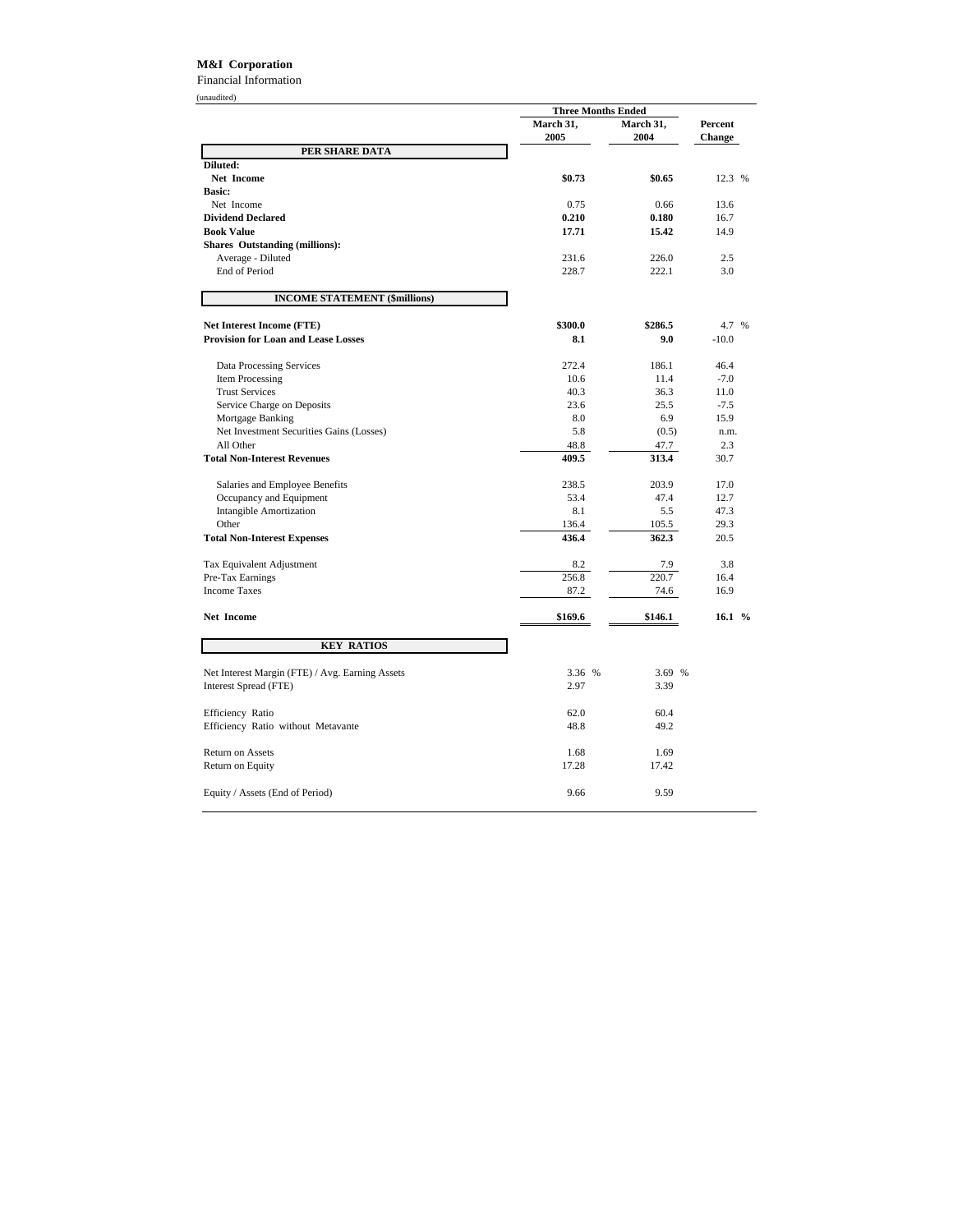## **M&I Corporation**

Financial Information

|                                                            | As of     |                           |         |
|------------------------------------------------------------|-----------|---------------------------|---------|
|                                                            | March 31, | March 31,                 | Percent |
| <b>ASSETS</b> (\$millions)                                 | 2005      | 2004                      | Change  |
| Cash & Due From Banks                                      | \$873     | \$691                     | 26.3 %  |
| <b>Trading Securities</b>                                  | 24        | 47                        | $-48.9$ |
| Short - Term Investments                                   | 158       | 136                       | 16.2    |
| <b>Investment Securities</b>                               | 6,158     | 6,010                     | 2.5     |
| Loans and Leases:                                          |           |                           |         |
| Commercial Loans & Leases                                  | 9,096     | 7,719                     | 17.8    |
| Commercial Real Estate                                     | 9,702     | 8,424                     | 15.2    |
| Residential Real Estate                                    | 5,041     | 3,375                     | 49.4    |
| Home Equity Loans & Lines                                  | 5,162     | 4,604                     | 12.1    |
| Personal Loans and Leases                                  | 1,582     | 1,934                     | $-18.2$ |
| Total Loans and Leases                                     | 30,583    | 26,056                    | 17.4    |
| Reserve for Loan & Leases Losses                           | (358)     | (354)                     | 1.1     |
| Premises and Equipment, net                                | 445       | 434                       | 2.5     |
| Goodwill and Intangibles                                   | 2,152     | 1,104                     | 94.9    |
| Other Assets                                               | 1,606     | 1,352                     | 18.8    |
| <b>Total Assets</b>                                        | \$41,641  | \$35,476                  | 17.4 %  |
|                                                            |           |                           |         |
| <b>LIABILITIES &amp; SHAREHOLDERS' EQUITY (\$millions)</b> |           |                           |         |
| Deposits:                                                  |           |                           |         |
| Noninterest Bearing                                        | \$4,790   | \$4,360                   | 9.9 %   |
| <b>Bank Issued Interest Bearing Activity</b>               | 9,860     | 9,956                     | $-1.0$  |
| <b>Bank Issued Time</b>                                    | 4,051     | 3,213                     | 26.1    |
| <b>Total Bank Issued Deposits</b>                          | 18,701    | 17,529                    | 6.7     |
| <b>Wholesale Deposits</b>                                  | 7,001     | 5,622                     | 24.5    |
| <b>Total Deposits</b>                                      | 25,702    | 23,151                    | 11.0    |
| Short - Term Borrowings                                    | 4,456     | 4,619                     | $-3.5$  |
| Long - Term Borrowings                                     | 5,892     | 3,221                     | 82.9    |
| Other Liabilities                                          | 1,569     | 1,083                     | 44.9    |
| Shareholders' Equity                                       | 4,022     | 3,402                     | 18.2    |
| Total Liabilities & Shareholders' Equity                   | \$41,641  | \$35,476                  | 17.4 %  |
|                                                            |           | <b>Three Months Ended</b> |         |
|                                                            | March 31, | March 31,                 | Percent |
|                                                            | 2005      | 2004                      | Change  |
| <b>AVERAGE ASSETS (\$millions)</b>                         |           |                           |         |
| Cash & Due From Banks                                      | \$919     | \$771                     | 19.2 %  |
| <b>Trading Securities</b>                                  | 23        | 23                        | 0.0     |
| Short - Term Investments                                   | 187       | 213                       | $-12.2$ |
| <b>Investment Securities</b>                               | 6,101     | 5,680                     | 7.4     |
| Loans and Leases:                                          |           |                           |         |
| Commercial Loans & Leases                                  | 8,858     | 7,541                     | 17.5    |
| Commercial Real Estate                                     | 9,516     | 8,321                     | 14.4    |
| Residential Real Estate                                    | 4,729     | 3,227                     | 46.5    |
| Home Equity Loans and Lines                                | 5,131     | 4,438                     | 15.6    |
| Personal Loans and Leases                                  | 1,650     | 1,901                     | $-13.2$ |
| Total Loans and Leases                                     | 29.884    | 25.428                    | 17.5    |

| <b>AVERAGE ASSETS (\$millions)</b>                     |          |          |         |  |
|--------------------------------------------------------|----------|----------|---------|--|
| Cash & Due From Banks                                  | \$919    | \$771    | 19.2 %  |  |
| <b>Trading Securities</b>                              | 23       | 23       | 0.0     |  |
| Short - Term Investments                               | 187      | 213      | $-12.2$ |  |
| <b>Investment Securities</b>                           | 6,101    | 5,680    | 7.4     |  |
| Loans and Leases:                                      |          |          |         |  |
| Commercial Loans & Leases                              | 8,858    | 7,541    | 17.5    |  |
| Commercial Real Estate                                 | 9,516    | 8,321    | 14.4    |  |
| Residential Real Estate                                | 4,729    | 3,227    | 46.5    |  |
| Home Equity Loans and Lines                            | 5,131    | 4,438    | 15.6    |  |
| Personal Loans and Leases                              | 1,650    | 1,901    | $-13.2$ |  |
| <b>Total Loans and Leases</b>                          | 29.884   | 25,428   | 17.5    |  |
| Reserve for Loan & Leases Losses                       | (361)    | (356)    | 1.4     |  |
| Premises and Equipment, net                            | 451      | 438      | 3.0     |  |
| Goodwill and Intangibles                               | 2,142    | 1,108    | 93.3    |  |
| Other Assets                                           | 1,695    | 1,539    | 10.1    |  |
| Total Assets                                           | \$41,041 | \$34,844 | 17.8 %  |  |
| Memo:                                                  |          |          |         |  |
| <b>Average Earning Assets</b>                          | \$36,195 | \$31,344 |         |  |
| Average Earning Assets Excluding Investment Securities |          |          |         |  |
| <b>Unrealized Gains/Losses</b>                         | \$36,156 | \$31,261 |         |  |
| AVG LIABILITIES & SHAREHOLDERS' EQUITY (\$millions)    |          |          |         |  |
| Deposits:                                              |          |          |         |  |
| Noninterest Bearing                                    | \$4,693  | \$4,316  | 8.7 %   |  |
| <b>Bank Issued Interest Bearing Activity</b>           | 9,877    | 9,992    | $-1.2$  |  |
| <b>Bank Issued Time</b>                                | 3,861    | 3,243    | 19.1    |  |
| <b>Total Bank Issued Deposits</b>                      | 18,431   | 17,551   | 5.0     |  |
| <b>Wholesale Deposits</b>                              | 6,803    | 4,964    | 37.0    |  |
| <b>Total Deposits</b>                                  | 25,234   | 22,515   | 12.1    |  |
| Short - Term Borrowings                                | 2,893    | 3,428    | $-15.6$ |  |
| Long - Term Borrowings                                 | 7,205    | 4,243    | 69.8    |  |
| Other Liabilities                                      | 1,729    | 1,284    | 34.7    |  |
| Shareholders' Equity                                   | 3,980    | 3,374    | 18.0    |  |
| Total Liabilities & Shareholders' Equity               | \$41,041 | \$34,844 | 17.8 %  |  |
| Memo:                                                  |          |          |         |  |
| Average Interest Bearing Liabilities                   | \$30,639 | \$25,870 |         |  |